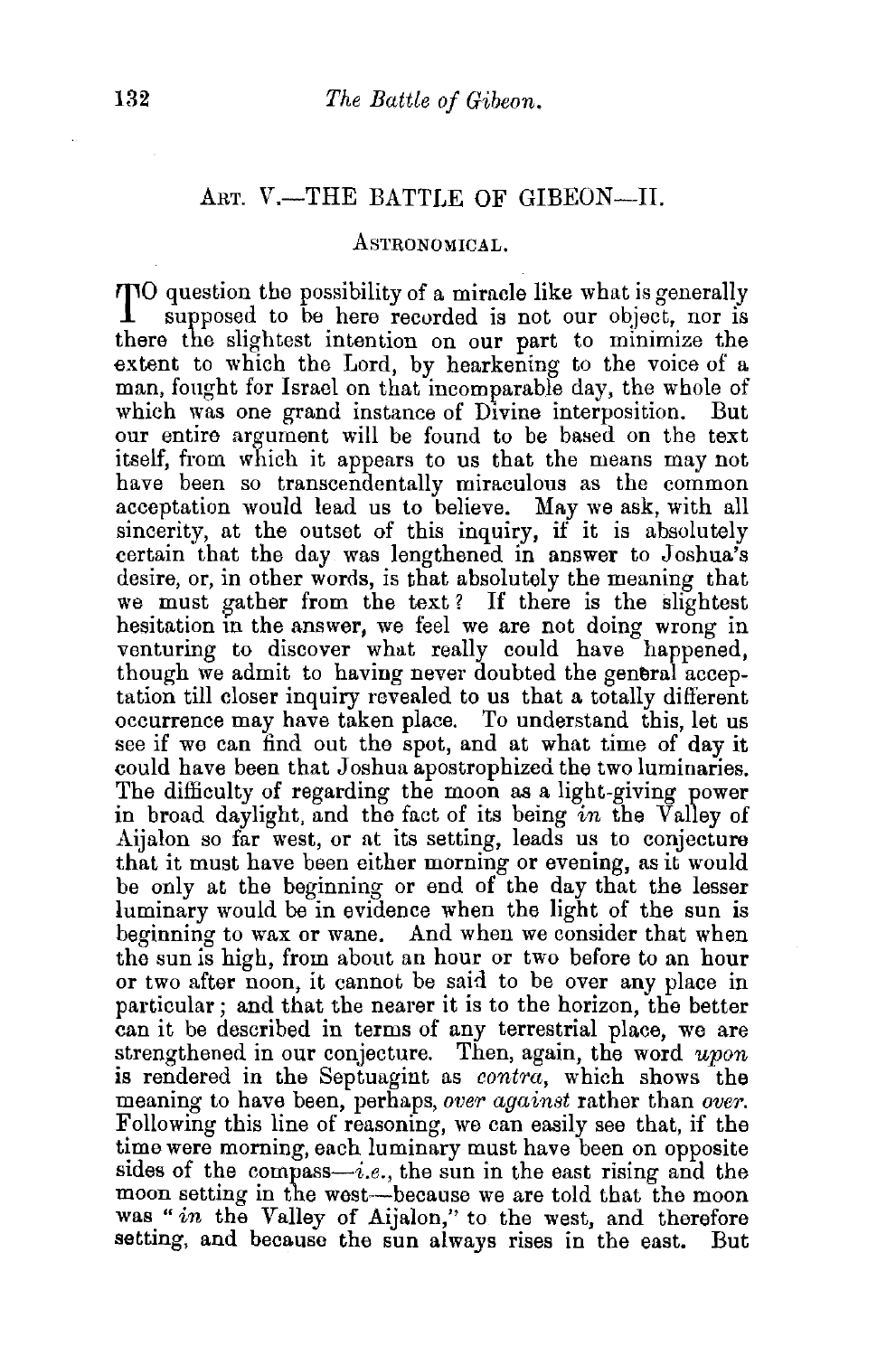this may not be so readily admitted, and the question may be asked how we know that the Valley of Aijalon was on Joshua's west when he spoke. Well, it was not to his south, for the moon does not set in the south, nor was it to his north for a similar reason, nor was it to his east. But why not to his east ? Because, if it were to his east, *both* sun and moon would have been over it, and therefore he could not have apostrophized the sun in terms of Gibeon, which was miles still farther east, and quite out of sight; whereas he saw the sun *upon* or *over against* Gibeon, and the moon only in the Valley of Aijalon. But, perhaps someone may say, it was quite possible to see both sun and moon to the east, the one *over against* Gibeon, and the other in the Valley of Aijalon, in the morning. If so, both would have been close together, and therefore the phase of the moon would have been new, or quasi-new, in which case it would have been invisible, especially as we must infer it was lower down than the sun. So therefore the Valley of Aijalon was not on the east of Joshua if he spoke those words in the morning. Nor was it possible it could be to his east in the evening, as the sun cannot be in the east in the evening. Therefore at neither morning nor evening was the Valley of Aijalon on Joshua's east-i.e., he was not to the west of it when be spoke ; nor was it to his south, nor to his north, but to his west. Well, if to his west, was it morning or evening ? Some think he must have spoken in the evening, as it is so natural to infer that was the time the prolongation of light must have been desired, when it was about to be withdrawn. A little thought will show us that this theory *is* untenable, because *both* sun and moon would in that case be over the Valley of Aijalon to the west, and both setting, and if they were near each other, the moon would still be invisible, because it would be new, and the sun would not be upon Gibeon. But could Joshua not have been to the east of Gibeon, and in that case seen both luminaries to his west in the evening? Yes, if he could have seen the moon at all nine miles at least further west in the Valley of Aijalon, in which case he would have to overlook the hill of Gibeon, which he could not have done. The only conclusion, therefore, is that he apostrophized the luminaries in the morning on the west of Gibeon, when the sun was on his east, and when the moon was in the Valley of Aijalon on his west-i.e., he was between both places at that time, and that he spoke at that time. Does the narrative bear out this view? It does, fully (ver.  $9$ ): "Joshua therefore came upon them suddenly; (for) he went up from Gilgal all the night." From these words it would seem clear that the attack began in the small hours of the morning. Just think over it. In no other part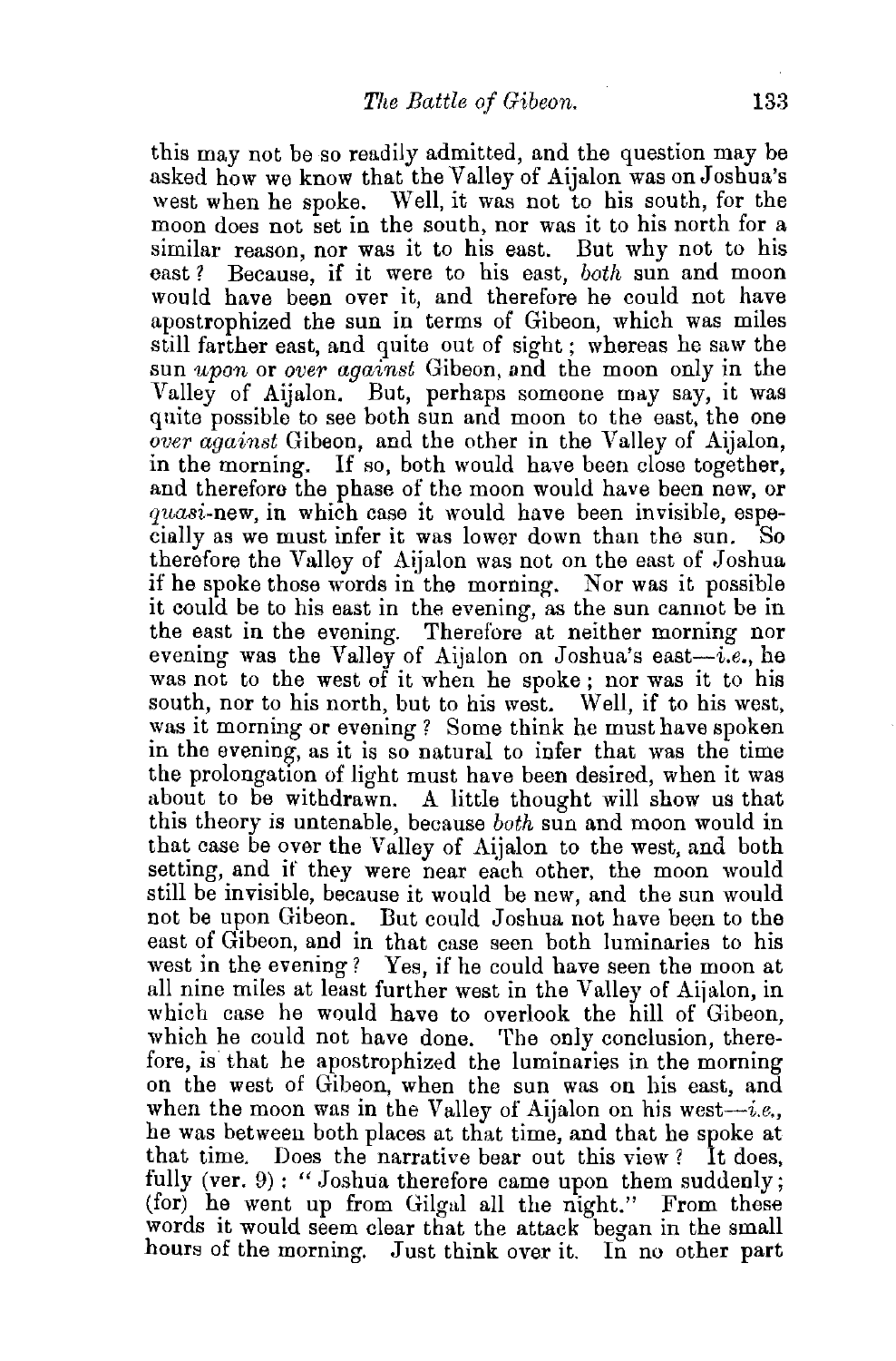of the twenty-four hours are human beings, and no less armies of human beings, more unprepared for danger, or so oblivious of it, as the hour or two before dawn. And he evidently ·found the enemy unprepared and took them by surprise. This shows us they could not have been long there, or their dispositions against attack from the east, which they must have expected to come sooner or later, would have been made. The fact, indeed, appears to have been that their  $coup$  had been so quickly carried out that they did not expect him so soon, certainly not before noon, when, if he could have managed the march under the forenoon sun, his troops would not have been in any fighting condition, and his approach would have been noticed a long way off from the heights of Gibeon; so there was really nothing to fear before then. Had it been after dawn that he arrived, we have good reason to think his advent must have been noticed for adverse reception, and, as the light increased, his chances of complete success would have been greatly hindered. For, though assured of success, that assurance of the Divine assistance was only given to the active energy of faith, and not to mere passive conduct. Directly Joshua received the assurance, all his strategic faculties appear to have been aroused. He saw that if the paralyzing blow was to be struck, now was the time, for the assurance had been given to inspire the natural means of compassing that end to its fullest extent, and—mark the force of the word-" *therefore* (he) came upon them suddenly; (for) he went up from Gilgal all the night." He realized that victory was in his grasp if he could reach and fall upon his enemies at the unprepared hour in the early morning. Surely we may say, in all reverence, the issue would have been by no means the same if he had not been prompt to seize the opportunity. When the Lord gave him the assurance of success, He anticipated the natural falterings of the human heart, even in His faithful servant, and under no other auspices could Joshua have been inspired to exercise his skill to meet the crisis. He had learned that the whole force of those very enemies with whom he had been preparing to measure his strength were there before Gibeon, and now they were to be given into his hand in a way he had not looked for. *Their*  best and most approved course of action was to be *his* opportunity for their destruction ; but he recognised that the opportunity, to be entirely successful, must be seized with promptitude. *Therefore* he marched all night and took them by surprise.

This ninth verse in a few graphic words is the description of a decisive action which was practically won before dawn. Now, can we say, when we study this verse, that he could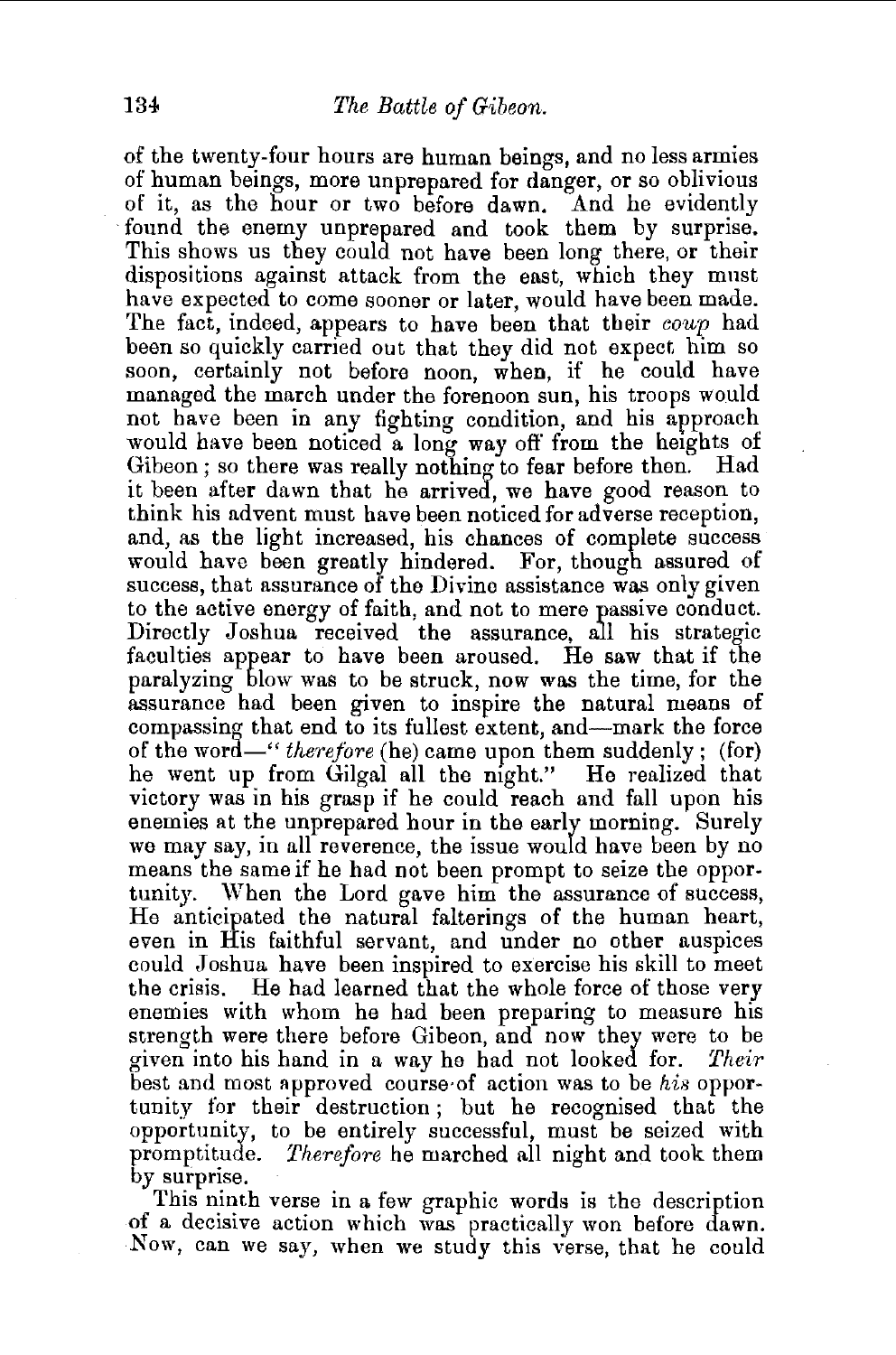have apostrophized the sun and moon when he was still east of Gibeon? Decidedly not; for we are constrained to think he must still have been on his night march, or that he reached it before sunrise, or perhaps even at sunrise, in which cases the sun would have been behind him in the east. and not before him *upon* or *over against* Gibeon. And the nearer he approached it the more remote would be his chances of seeing the moon in the Valley of Aijalon, owing to the hiJl of Gibeon coming between; and that he must have been at Gibeon before he spoke will not be disputed. Is this argument and its conclusion clear? We submit that it is. Then, could he have seen the sun over Gibeon from the north-east ? Certainly; at about four p.m. at that season he could have done so. But did he take all that time to get such a short distance in the limited space about Gibeon during that decisive action ? That is improbable ; but even if it were probable, it would be quite impossible for him to distinguish the moon's orb at that season and at that hour, between three and four days before becoming new. In the same manner is any aspect from due north quite improbable, as not only would it be mid-day in the hot season, with the sun almost overhead, and no index of any place in particular, but the orb of the moon would be quite indistinguishable in that light, though at its last quarter. We must remember that the actual chase had not begun, for all the enemy round Gibeon would not. have been touched before the west was reached; and surely, from the decisive nature of the action, we are justified in concluding that it could not have taken him long to sweep round the town to the west, so as to circumvent the enemy from breaking south down the Valley of Gibeon, and drive them north-west. For the "great slaughter" was "at Gibeon," presumably wherever the cordon was, before the chase had commenced at all. Therefore, *unless he was quite close to the town*, he could not see the moon in the Valley of Aijalon at the same time that he could have seen the sun over Gibeon from a north-west aspect. We may dismiss at once any aspect from the south $-i.e.$ , anywhere south of the latitude of Gibeon-bccause neither sun nor moon could ever be north of anyone's latitudinal position in Palestine, and, therefore, could be neither over Gibeon nor in the Valley of Aijalon at any time of the day at any season of the year. The actual location of Joshua's position, therefore, is focussed down to the west of Gibeon, or slightly north of its latitude to the west-i.e., between the town and the Valley of Aijalon, but quite close to the former. Indeed, if asked to define more distinctly what we should determine as Joshua's probable area of vision, we should say it would be as near as possible to that shown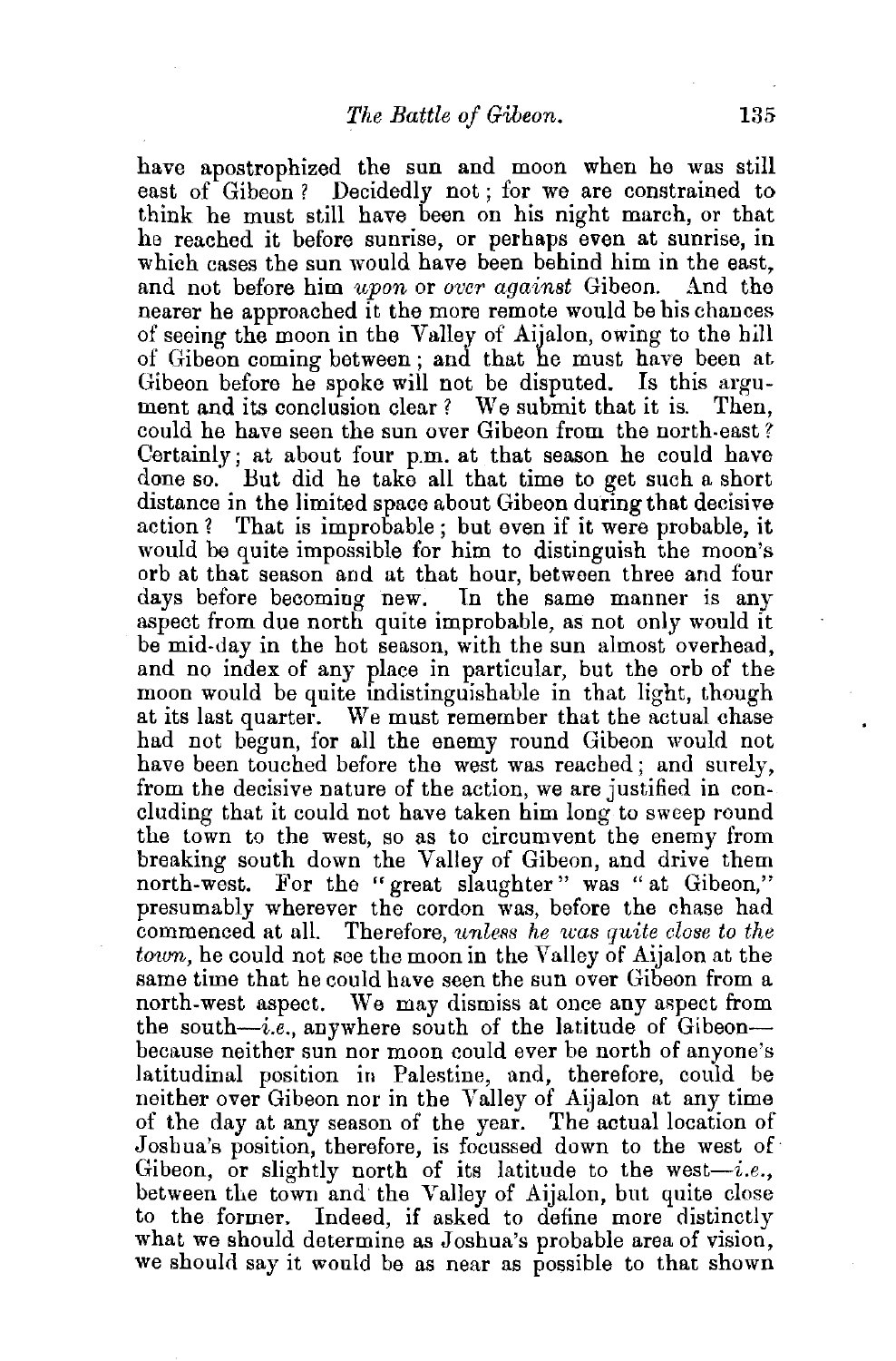in the accompanying diagram, the arrow indicating the direction of pursuit towards Beth-horon. For no other point of view outside this area will locate both luminaries at the same time in terms of the two places, if their orbs or their light were to be visible.

We have hinted that this must have taken place in the hot weather. We have no actual date given us, but we can form We have no actual date given us, but we can form a tolerable estimate of the time it must have taken to complete all the successive events recorded since the passage of Jordan and the celebration of the Passover. The passage of Jordan was effected on the tenth day of the first month (iv. 19), and the first Passover in the Promised Land was kept on the fourteenth until the twenty-first of the same. The general



circumcision of the Israelites then took place  $(v, 1-10)$ , and though this is mentioned before the Passover, it is obvious that it took place after it, as we should certainly allow three weeks to a month to elapse after the operation before convalescence and purification could be complete. Then followed the investment of Jericho for a week, and its capture, after which was the reconnaissance of Ai, the first disastrous attempt on it, the short time of humiliation ending with the execution of Achan, and the capture of Ai. Then came the deputation from Gibeon, the formal taking over of its State, and, lastly, the battle of Gibeon. At the lowest estimate we should reckon that three months had elapsed since the Passover up to this battle. In the present year of grace; 1903, the Passover was on April 11, so that about the same date in July the battle of Gibeon may have taken place. At any rate, It must have been in the summer, if not in the sultry season.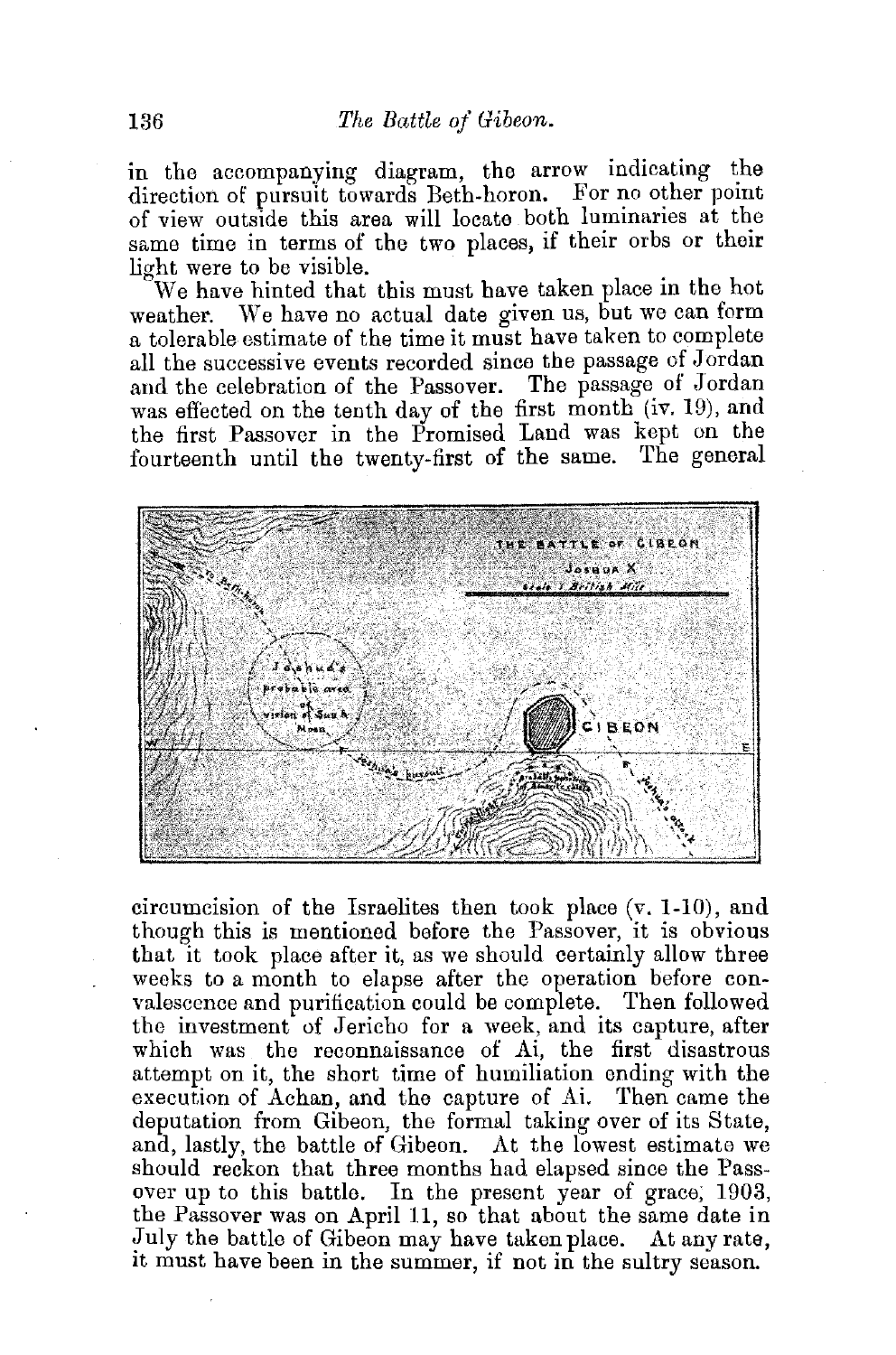Now, if Joshua saw the sun *u.pon* or *over against* Gibeon when he saw the moon *in* the Valley of Aijalon, his position being between the two, it must have been morning. This suggests the natural inquiry what he wanted light for, when he knew the whole day was before him. It is quite clear that the moon was setting in the Valley of Aijalon, and Joshua was probably apostrophizing its waning light. Know-Joshua was probably apostrophizing its waning light. ing that the day was before him, he could not have desired the *light* of the moon as the sun was rising, and yet he desired the sun to stand still. What could have been his motive? Clearly not more light. But if the sun were rising while the moon was setting, what can have been the phase of the latter? It was full, or quasi full, moon. Therefore, as it was full moon, it must have given Joshua the full benefit of its light on his night march from Gilgal, and assisted him considerably in locating the enemy before dawn, and winning his victory. But that victory began to be decided on the east of Gibeon, probably, before he had come round to the west side from which he saw the moon set and the sun rise. This shows us how early he must have arrived, and how short a time it must have taken him to reach the west side in touch with the surrounding besiegers, and confirms our belief in the decisiveness of that victory at an early hour. But having succeeded in turning the enemy's flank, as it were, he changes the nature of the battle, which forthwith becomes a headlong flight. The fugitives have no chance of doubling round Gibeon, whence they have been driven, so the only opening is towards the north-west over the broken ground to Bethboron. The actual chase has now commenced, and the sun rising *upon* or *over against* Gibeon is desired to stand still: while the moon's light is just visible as that orb has sunk over the ridges on the west into the Valley of Aijalon, and is desired to stay there—in the Valley of Aijalon. What, then, can have been the motive of Joshua's words? His troops had made, not a hard march if done at the usual pace, but a fatiguing one if done at a quick pace; they had also fought hard for a couple of hours, perhaps more-not our kind of fighting, at a distance and taking cover, but a hand-to-hand fight; and, now that they had practically won, and pursuit had commenced, day broke! Can we imagine that this was a welcome sight to the General, when a running chase, at that season of the year, had begun, which he had no desire to relinquish? But we can imagine-nay, realize-his lifting his eyes to heaven, and, stretching his right hand towards Gibeon and the sunrise, giving expression to a feeling of dissatisfaction; while towards the west he stretched his left in parting acknowledgment of the moon's failing light, now no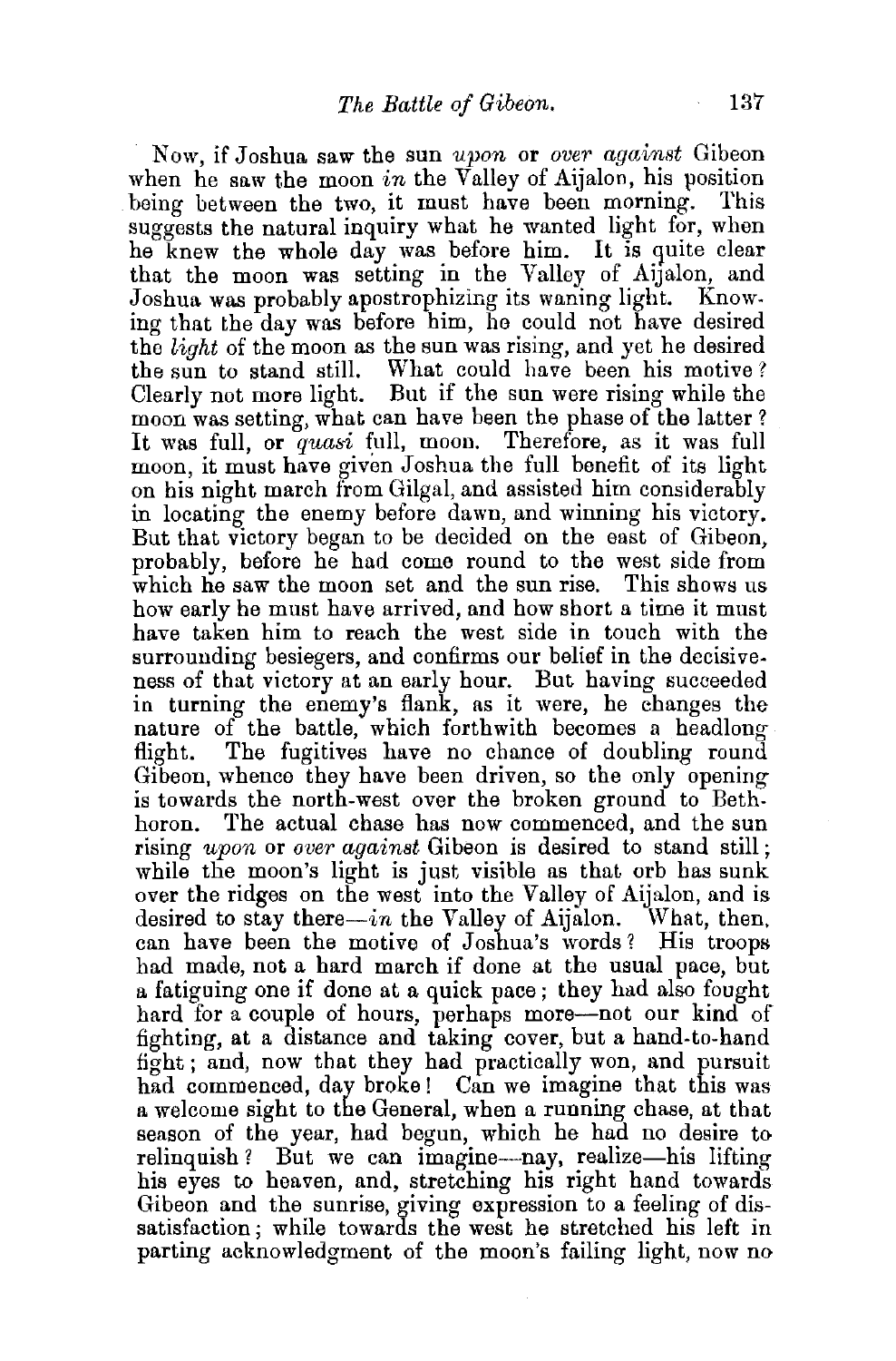longer necessary-the quotation from the Book of Jasher putting the expression into suitable words ! Joshua's motive, we think, must have been in deprecation of the coming sun's heat, as the whole scene is so suggestive of it at that season and at that hour. Yet, at what have we, after all, arrived? That Joshua's desire was fulfilled, and that the sun wasmust we say stopped ?-seems clear. What, therefore, have we tried to suggest that changes the miracle from its transcendent nature to an intelligible phenomenon brought about by the Almighty, in deference to the desire of his servant? For, granted that Joshua's wish was not for light, but for the withdrawal of heat, still, for that purpose the sun was stopped. And yet the words " stand still " are rendered in the margin as "be silent" in the quotation from the Book of Jasher, though the comment upon it, both by the poet as well as by the writer of the Book of Joshua, does not make use of the same verb to express the term. This is, indeed, significant, and the fact has, no doubt, occupied the grave attention of translators and commentators, though we would suggest that the words "stood still," "stayed," or *stopped,* in many other languages, when applied to *sunshine*, which is often used as a synonym of the sun itself, is quite predicative of withdrawal. But if " be silent" or *cease* (Young's "Analytical Dictionary") is what Joshua said, we think there is more reason to infer that withdrawal of light-and therefore heat-was intended, rather than intensity or continuance of light. But was, then, the sun obscured and heat withdrawn, and how? Are we to lose sight of what state the heavens were in, that culminated in the dreadful storm on the other side of the heights of Bethboron? We have ourselves seen two or three hailstorms of tremendous violence in the East, and do not remember that brightness was a characteristic of any of the days on which they occurred. On the other band, we recall them as gloomy and awful, though conveying a sense of comparative coolness, and surely the storm which burst at the "going down of Beth-horon" must have been like one of these. It seems incredible to us that the visibility of the sun's orb during their continuance could be entertained. But this is all very well and plausible. What shall we say about the expression, "hasted not to go down for about a whole day" ? That would, indeed, seem to show that the sun's course was actually arrested, though there is something peculiarly enigmatical in the language. May we ask if by it is meant it *did not go down for an additional clay of twenty-four hours?* We rather see in it an indication of the fact that, if Joshua's words were spoken at sunrise, whatever happened continued almost the whole day till sunset. For if we understand that the sun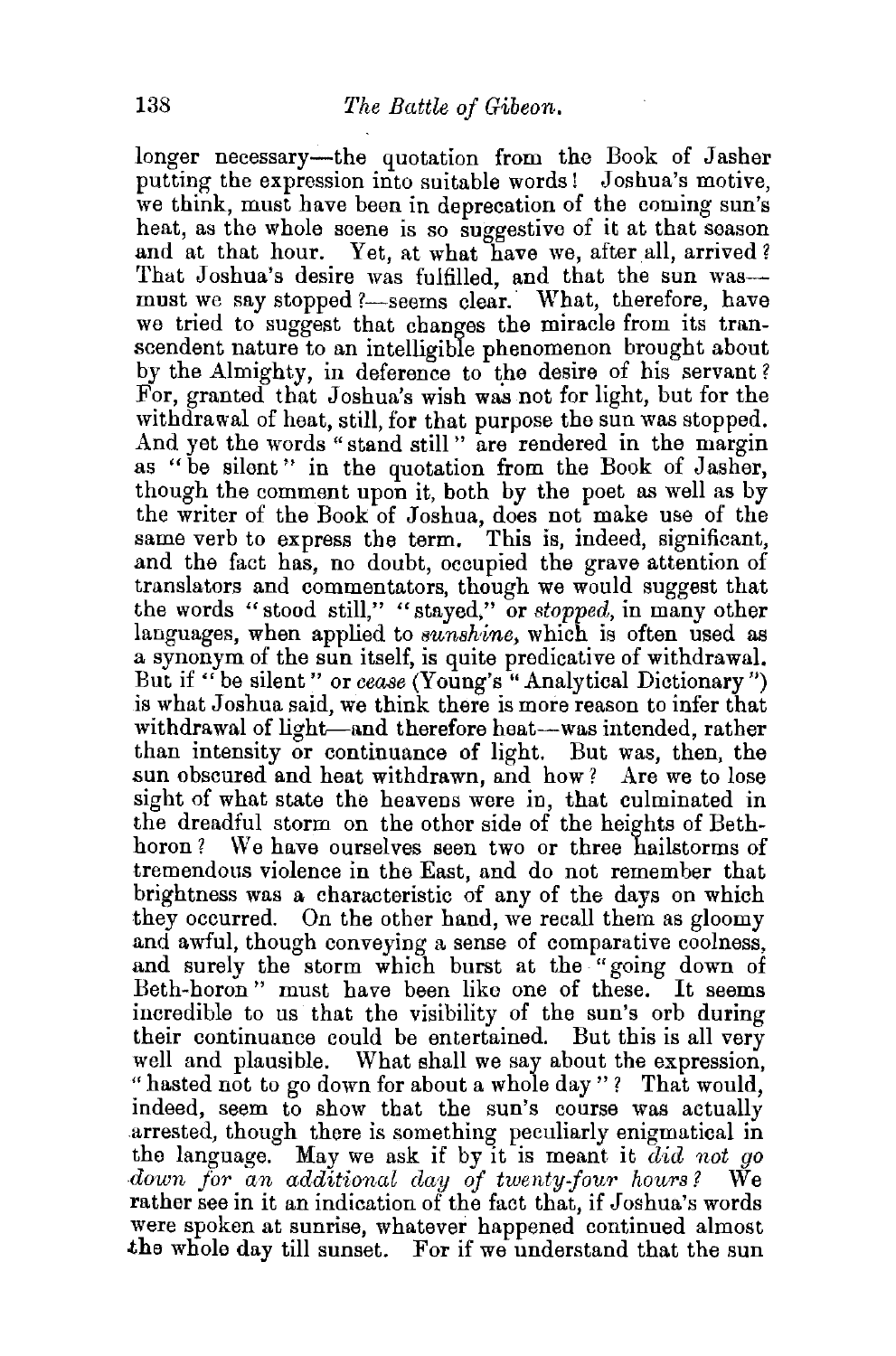did not set for another twenty-four hours, we are bound to keep Joshua to the east of Gibeon all day, so that he should apostrophize the luminary *upon* or *over against* the town at its setting, or in the west, in which case the moon would be invisible in the same direction. But there is something very significant about the word "hasted," the use of which would seem to be superfluous in describing a daily unvarying phenomenon. We find that the word (Young's "Analytical Dictionary") as here used is found but three times in the Scriptures in the sense of *pressed* (may we suggest *intensity of*  $action$ *?*),  $viz.$ : (1) Exod. v. 13, where "the taskmasters were urgent"; (2) in the passage under consideration: (3) Prov. xix.  $2:$  "he that hasteneth with his feet sinneth (stumbleth)," where the idea of impatience is clearly conveyed. May we not, therefore, think that, in fulfilment of Joshua's "be silent," or *cease,* where withdrawal of light rather than its continuance is suggested, "hasted not," or *pnssed not,*  may be suggestive of a modification of intensity of action, not in velocity, but in heat? We commend the consideration of these words in all humility to the further earnest study of Hebraists.

But we cannot leave the subject yet without turning to the "Concise Dictionary of the Bible" edited by Dr. Smith, and reading what the author of the article on Makkedah says about it, an allusion to which we have not been able to discover elsewhere in its pages: "A place memorable in the annals of the conquest of Canaan as the scene of the execution of the five confederate kings (Josh. x. 10-30). It unquestionably occurred in the afternoon of that tremendous day, which ' was like no day before or after it.' After the execution of the chiefs, Joshua turns to the town itself. To force the walls, to put the king and all the inhabitants to the sword (ver. 28), is to that indomitable energy, still fresh after the gigantic labours and excitements of the last twenty-four hours, the work of an hour or two. And now the evening has arrived, the sun is at last sinking-the first sun that has set since the departure from Gilgal-and the tragedy is terminated by cutting down the five bodies from the trees and restoring them to the cave, which is then so blocked up with stones as henceforth never again to become refuge for friend or foe of Israel."

There appears to us to be a perplexing paradox in the above statement prefaced by the emphatic word "unquestionably."<br>Twenty-four hours of "gigantic labours," etc., plus two hours for the sack of Makkedah, gives us twenty-six hours of Joshua's exertions till the first sunset after his departure from Gilgal. Is that what we must understand? That is to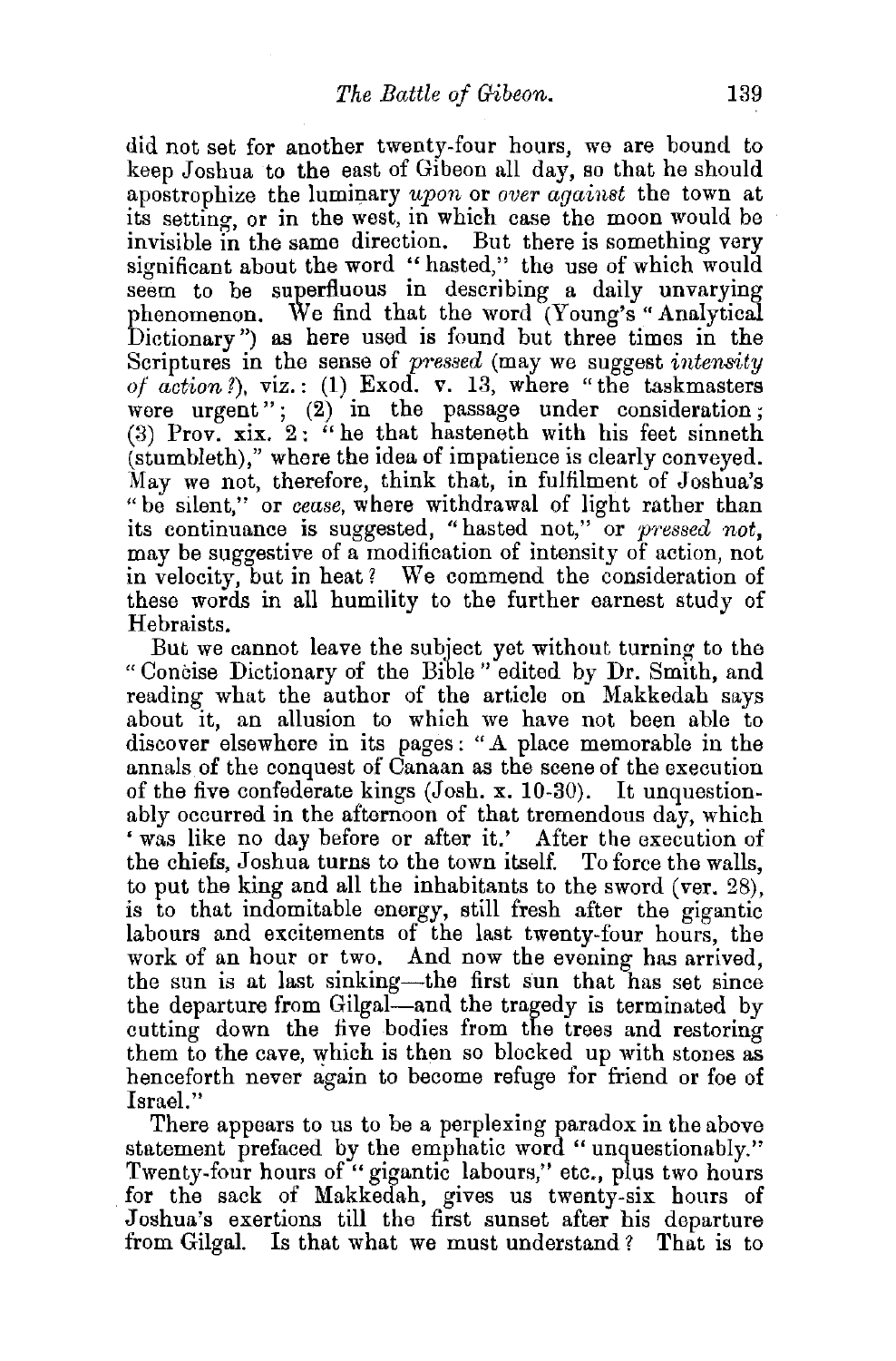say, that Joshua's continuous exertions did not extend over more than twenty-six hours before this last sunset! But surely Joshua's continuous exertions began from the time he left Gilgal? If so, twenty-six hours before the sunset at Makkedah would bring us back to two hours *before* sunset at Gilgal, which phenomenon could not have taken place, according to the writer. But as the narrative tells us that Joshua marched all the night, it must have taken place. Perhaps he means that Joshua's march began just after sunset from Gilgal. If so, his exertions of twenty-four hours would have brought him to Makkedah just after sunset, and not two hours before, on the afternoon of " that tremendous day." But we may have quite misunderstood his meaning so far. Is it that, because of the lengthening of the day in deference to Joshua's desire, that "tremendous day" was one of twenty-six hours of continuous exertions since his apostrophe? If so, the apostrophe must have taken place at Gibeon, or thereabouts, twenty-six hours before sunset at Makkedah. And if this is his meaning, surely he will allow us to enhance Joshua's exertions by a period of twenty-two more from the time he left Gilgal, which he has forgotten, as well as the battle of Gibeon, to include in his "gigantic labours." For, by the writer making use of the term "twenty-four hours," we surmise he means that the course of the sun was arrested for a whole day of that period. So, to recapitulate, if we are to understand that Joshua's arrival at Makkedah was in the afternoon, twenty-four hours after leaving Gilgal, the sun  $did$ *set once,* for, as he marched all night, it must have done so. But if by " that tremendous day" we are to understand the period of twenty-four hours before the afternoon that he reached Makkedah, and not the period up to that time from the hour it rose-say, twelve hours in the hot season, plus the hours spent on the night march after the last sunset at Gilgal -he has certainly omitted the battle of Gibeon, which must have raged during the day, as well as that night march, from the total number of hours of Joshua's continuous exertions. And what adjective can we find adequate enough to express these exertions after his use of " gigantic " for those of only twenty-four? For we are constrained to judge, if Joshua went on to Makkedah via Beth-horon, that his continuous exertions must have lasted at least about forty-eight hours. But, indeed, the writer may not have included the battle of Gibeon and the night march in Joshua's exertions, his subsequent labours being sufficiently astonishing to warrant the expression "gigantic"; and certainly they would be so if the chase and its attendant details extended to Azekah and Makkedah via Beth-boron under his personal guidance. For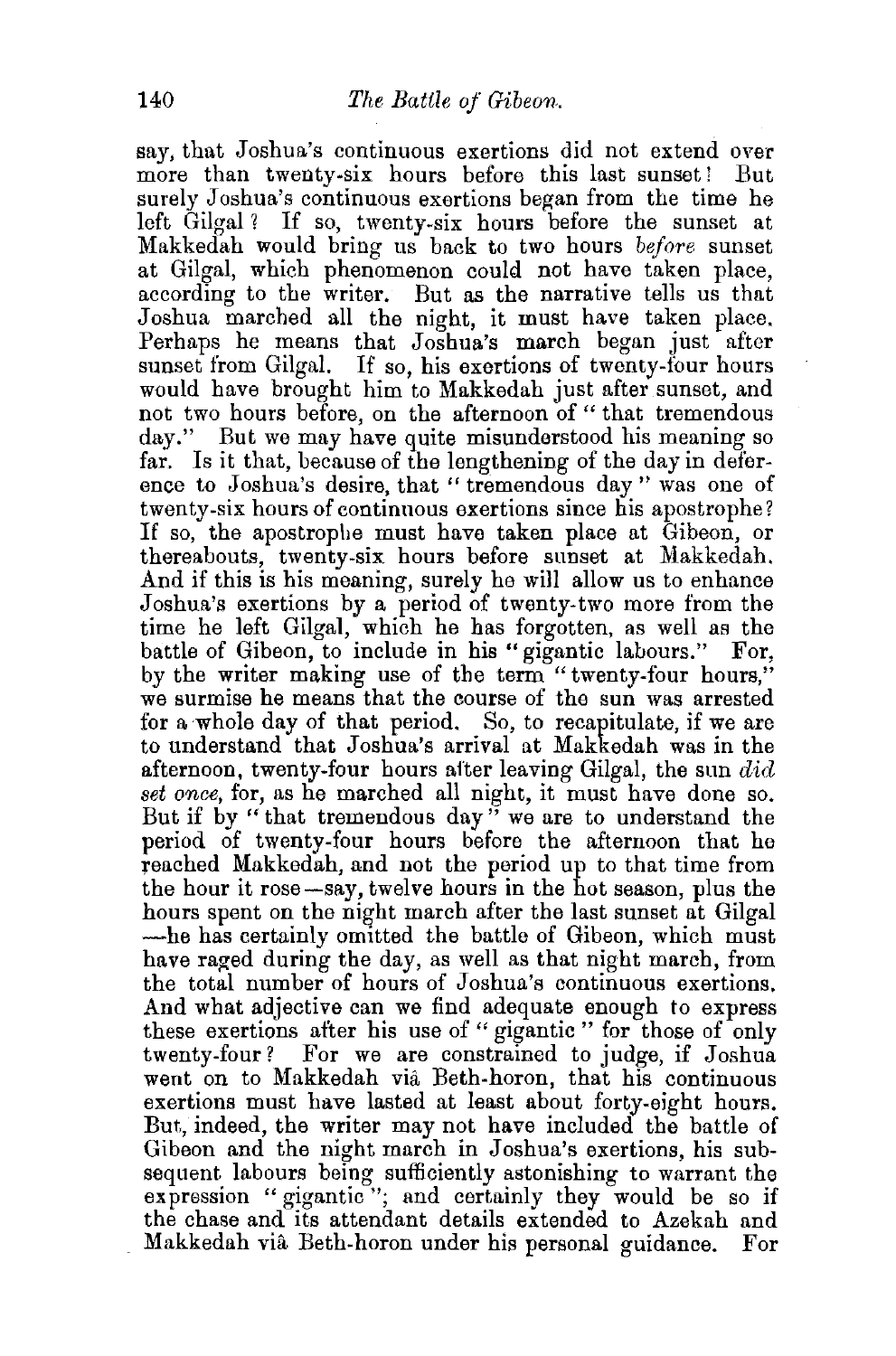of what must those labours have consisted ? Are we asked to believe that Joshua and all Israel with him (for they do not appear to have been separated throughout) chased the Amorite enemy over the Beth-horon, round or through the Valley of Aijalon, over hill and dale and stream (just glance at the map), to Azekah and Makkedah, wherever these places were (no wonder the above writer deems Eusebius' authority for the site of Makkedah to be " irreconcilable" with every detail of the narrative), after a whole hot day's fighting at Gibeon, preceded by a quick night march of twenty miles or so from Gilgal, begun the evening before ; that he was on his way, or somewhere in that chase, met by other pursuers, who had gone on so far in front of him as to have tracked the five kings, who had gone on before them, to their hiding-place, and had returned with the news to him ; that he did not even accompany or go back with them to Makkedah, but sent them either on or back, with orders to roll stones-great stones-unto the mouth of the cave, and not relax their pursuit, but leave a guard on the cave, as their enemies were given into their hands; that they did not relax their pursuit, but followed their enemies unremittingly, till there were none left to pursue who had not entered into their fenced cities ; that they, after all this necessarily scattered pursuit, returned in peace to Joshua to the camp at Makkedah, where he himself finally arrived; that then the great stones were rolled away from the mouth of the cave, the hidden Kings taken out, humiliatingly used, and hanged; that after this the town of Makkedah took an hour or two to capture and sack-are we asked to believe that all these details took place in the space of twenty-six hours, when we realize that the previous twenty-two hours, at least, must have been spent in incessant action, either of march or fighting ? The exercise of faith, we submit, is the same, whether we believe all this to have taken place in forty-eight hours or in twenty-six, if the actual narrative warranted it. But does it? This is what it says, and if we are wrong in reading between the lines here and there, we are open to correction.

Let us begin again from the ninth verse, for there is nothing perplexing up to it. Ver. 9: "Joshua therefore came upon them suddenly; (for) he went up from Gilgal all the night." Ver. 10: "And the Lord discomfited them before Israel,"that tells us in a few words the nature of the action, decisive, the result of a determined march, and which was practically won before or by dawn-" and He (the Lord) slew them with a great slaughter at Gibeon, and (He, the Lord) chased them by the way of Beth-boron, and (He, the Lord) smote them to Azekah and Makkedah." Joshua is not mentioned as having

11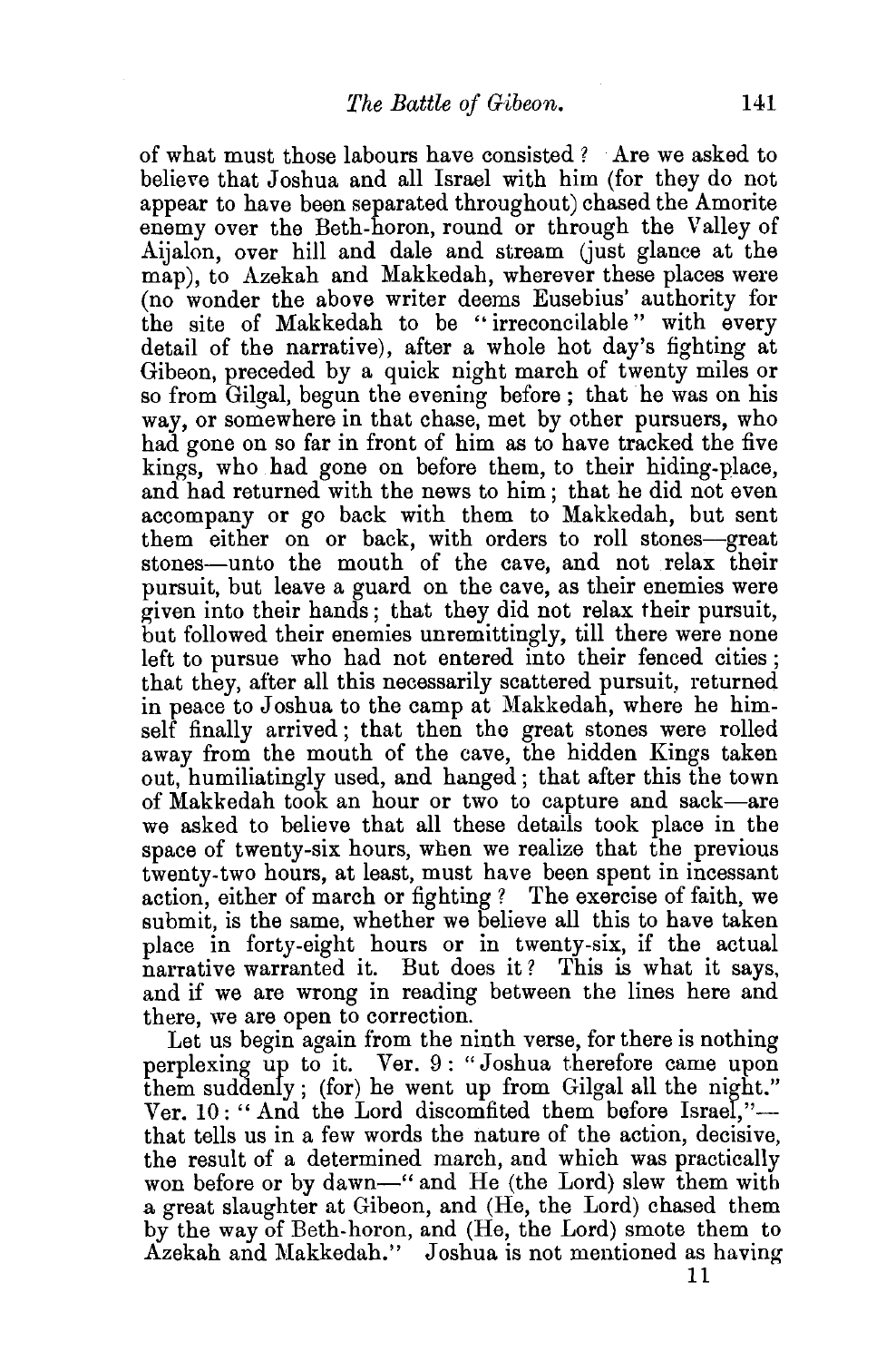done all this himself, though no doubt he controlled the action under the Lord's hand as far as Beth-horon. Ver. 11: " And it came to pass, as they fled from before Israel, while they were in the going down of Beth-boron, that the Lord cast down great stones from heaven upon them unto Azekah, and they died :"—the hailstorm from north to south caught the fugitives before Israel at Beth-boron, and, sweeping down as far as Azekah, caught the southern fugitives, inflicting further damage upon them—" they were more which died with the hailstones than they whom the children of Israel slew with the sword." The Lord did all this after Joshua had proved his faith by resolutely attacking his enemies in the morning at Gibeon. The whole of Joshua's gigantic labours is, in fact, summed up by the narrative so far in his night march and attack, the rest of the action being explicitly the Lord's up to the, may we say, extermination of the fugitives before Israel in the going down of Beth-boron. For we think the extermination is significantly expressed by the greater number of those who were killed by hailstones than of those whom the children of Israel, under the Lord's hand, had slain in the "great slaughter at Gibeon" and during the pursuit, literally fulfilling the assurance that had been given him of not a man being able to stand before him. Once before, as far as we know, had Joshua seen such a hailstorm, which might be compared to this one, in Egypt, when the plague of hail and lightning was destructive to vegetation and whatever animal life remained abroad without shelter. He had also experienced what the Lord's hand did at the Red Sea when the Egyptian host was overwhelmed within a short distance of him. And now at Beth-boron he saw his enemies involved in a destructive storm which left him and his host untouched, though his Israelites must have been pressing those enemies close all the way from Gibeon. He must have fully recognised the extent to which the Lord's hand had helped him, and seeing that no more remained to be done, he led back his tired veterans in thankfulness to Gilgal, as he could not overtake the southern pursuit, and did not know it was not successful. We may even infer that he had no idea of the escape of the chiefs themselves southward. It was, however, only in this southern pursuit that the destruction was far from complete, which seems to show us that the pursuers, though *"among* Israel" (ver. 1), were not *of* them, and would give us a clue to the reason why these pursuers should in no way disparage any Israelite's prowess in comparison with their own, when they returned to the camp at Makkedah in peace to Joshua on his arrival there, after he had been to Gilgal. From the twelfth to the end of the fourteenth verse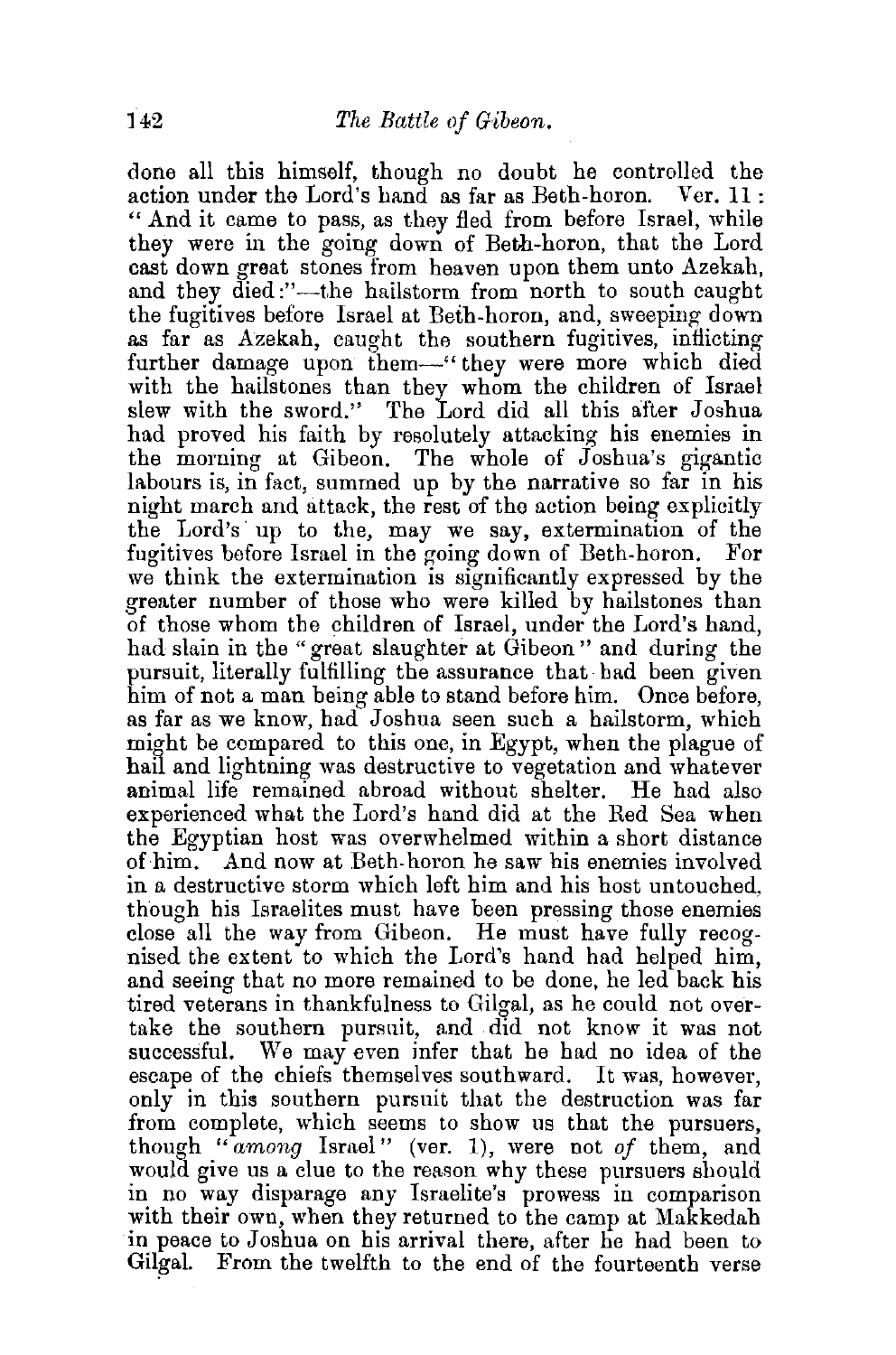is the account of the episode of the sun and moon, which we have endeavoured to clear as far as we could. We might, however, say here appropriately that the prophet Habakkuk in his reference to this event appears clearly to attribute whatever phenomenon occurred to the means of a storm wielded by the Almighty's hand; and also that neither the reference in the Psalms nor that by the prophet Isaiah in any way militates against the theory that our suggestions advance, and we may proceed with the narrative. Ver. 15: "And Joshua returned, and all Israel with him, to the camp at Gilgal." The narrative does not appear to be broken by this verse, which is not out of place, to our thinking. With what a different step can we imagine that march to have been made in comparison with the elastic swing of the previous night ! And· yet how profoundly impressed must every man have been with the sense of his own feeble efforts when he thought over how victory had been given. This verse surely cannot be said to be out of place, when we remember what the coming campaign meant to Joshua in reinforcements of men and material.

Ver. 16: "And these five kings fied, and hid themselves in the cave at Makkedah." If we have already pictured to ourselves the position of these leading chiefs on the commanding heights of Glbeon to the south of the town, whence the operations of their several hosts upon it could be directed, we can easily see how they escaped among the first fugitives to the south, eluding the Israelite pursuit altogether. Ver. 17: "And it was told Joshua, saying, The five kings are found hidden in the cave at Makkedah." Cannot we now understand how this news might have been brought to him either on his leisurely march back to Gilgal or to that camp itself? And cannot we thoroughly grasp that he should have no idea of going back with those who brought him the news, but should give them the directions he did. Ver.  $18:$  "And Joshua said, Roll great stones unto the mouth of the cave, and set men by it for to keep them." When we consider these words seriously, do they seem like the directions given by a man who was to be at that very place Makkedah on that same day? Very unlike, we should say. Would not, also, just a guard have been sufficient for that presumably short time, which we are forced to think would have been more than taken up by the laborious process of rolling *great* stones on the mouth of the cave ? But do not these directions rather show that, not intending to be at Makkedah for a day or two, a small guard night and day was not enough to insure the safe custody of his most valued prisoners in the hands of such allies as the Hivites. Ver. 19 :  $11 - 2$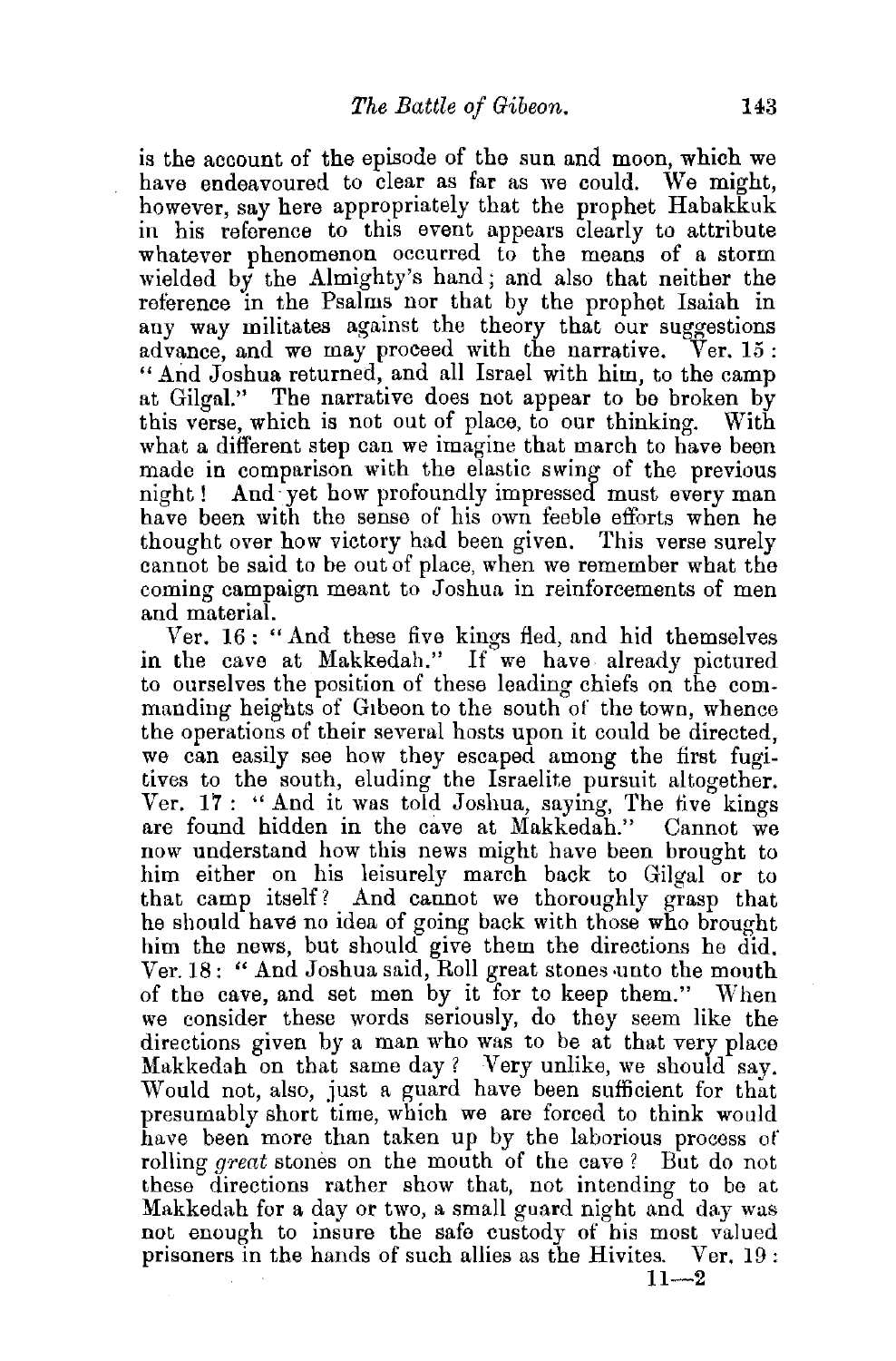"But stay ye not;pursue after your enemies and smite the hindmost of them ; suffer them not to enter into their cities: for the Lord your God hath delivered them into your hand." It was so natural for Joshua to address these words to those who had lately been received " among Israel," and to have repeated to them the assurance that had been given to himself, though not so definitely, in order to rouse their apparently flagging energies into action. Now, if Joshua had been anywhere near Makkedah when he gave all these orders, is it not to be wondered at that he should not have gone back with the messengers and himself seen to the disposal of the prisoners, about whose safe custody he was evidently anxious ? And if he were at a distance from it, are we not allowed to take into reasonable consideration the time that must have elapsed to carry out all these directions fully, and for everyone to have returned to him to that very place on the same afternoon of the day on which he had given the directions? But we must confess that we should never have questioned the possibility of all this, or, indeed, considered it so seriously, had not an alternative, and to our minds a perfectly reasonable, reading suggested the impossibility of reconciling it to our faculties of comparison. Ver. 20: "And it came to pass, when Joshua and the children of Israel had made an end of slaying them with a great slaughter, till they were consumed "----that is to say, when Joshua and the children of Israel had done all their share of the slaughter of the Amorites up to exterminating all that they had encountered (under the Lord's hand)—" and (when) the remnant which remained of them"-surely referring to those with whom they had had absolutely nothing to do so far, but who must have been pursued by other people—" had entered into their fenced cities (ver. 21), that all the people  $"$  obviously those other people who had not engaged in the great slaughter, but had been engaged in an unsuccessful and scattered pursuit-" returned to the camp to Joshua at Makkedah in peace." Now, who of all the people of the land could have returned *in peace* to Joshua but his allies the Gibeonites ? For none of them were Israelites, because "none moved his tongue against any of the children of Israel." Indeed, we can well understand now how they could not have done so, after their futile efforts compared with those of the Israelites, whom they must rather have regarded with feelings of awe, as it justified in their own experience what they had heard and admitted to having dreaded, the Lord's hand with His chosen people; and how they must have realized that, although allies, that hand was not over them in the same relation. It is unnecessary to quote further from the sacred narrative, as we have found no more perplexities to study, but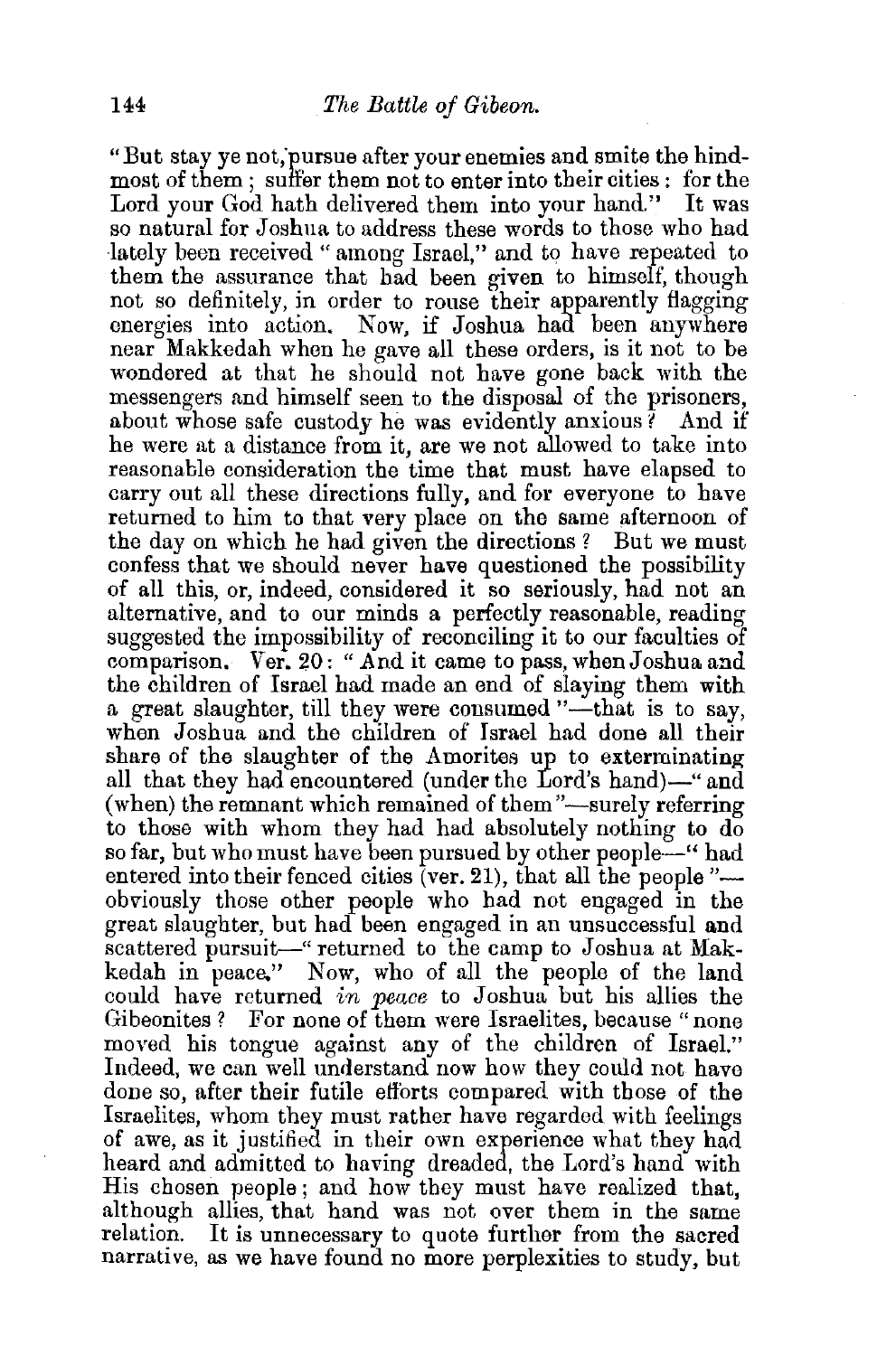will only add that it is satisfactory to note that if the position of Makkedah be where Eusebius and Jerome place it, there appears no reason why that site should be irreconcilable with any of the details given us, but, on the other hand, rather well situated as a centre where every information about the surrounding fortresses could be obtained, against which Joshua's subsequent campaign was directed. Also, before concluding, let us glance at the thirty-eighth verse : "And Joshua returned, and all Israel with him, to Debir." Why *returned?* May it not be expressive of Joshua's direction of march from Hebron back to Gilgal by the same way he had last come straight to Makkedah? If so, it would appear that the Debir not far to the south of Jericho is here meant, the last of the cities destroyed by Joshua before his final return to headquarters after having subdued the whole of the southern kingdoms.

Such is this tenth chapter of Joshua, with all its apparently perplexing details, the solution of none of which, in our endeavour to facilitate inquiry, have we attempted to force upon our readers. But we can truly say that in no part of Scripture, as far as our judgment goes, has such a sequence of undesigned coincidences been recorded as in this one marvellous chapter ; and as we are not conscious of having in any way wrested the text or its meaning, we feel that we can leave the sober perusal of these suggestions to our readers, under God's blessing.

## APPENDIX.

Q. What time of day should we judge that the battle of Gibeon took place?

A. It apparently began early in the morning, and as it was decisive, it was practically won by dawn or sunrise (verses 9 and 10).

Q. Have we any reason to think that Joshua did not pursue the enemy to Makkedah?

A. Yes, because we are not told so. We are told that Israel pursued to Beth-boron, where the hailstorm destroyed their enemies, after which thev returned to Gilgal (verses 11 and 15).

Q. Was there, then, no pursuit to Azekah and Makkedah?

A. Yes, direct from Gibeon southward ; but this was by a " people " who were not so successful, except in tracking the five kings to the cave. Israel, under the Lord's band, had made "an end of slaughter" of their enemies "till they were consumed." " The remnant that escaped" were those that were pursued of these "people," who allowed them to enter into their fenced cities (verse 20).

Q. Who were these "people," then?

A. They could have been no other than the Gibeonites, for no others could have returned to Joshua in peace to the camp at Makkedah (verse 21).

Q. Can we give any reason why none of these people should have moved their tongues ?

·A. Yes, for the text appears to show us that, as their pursuit was not